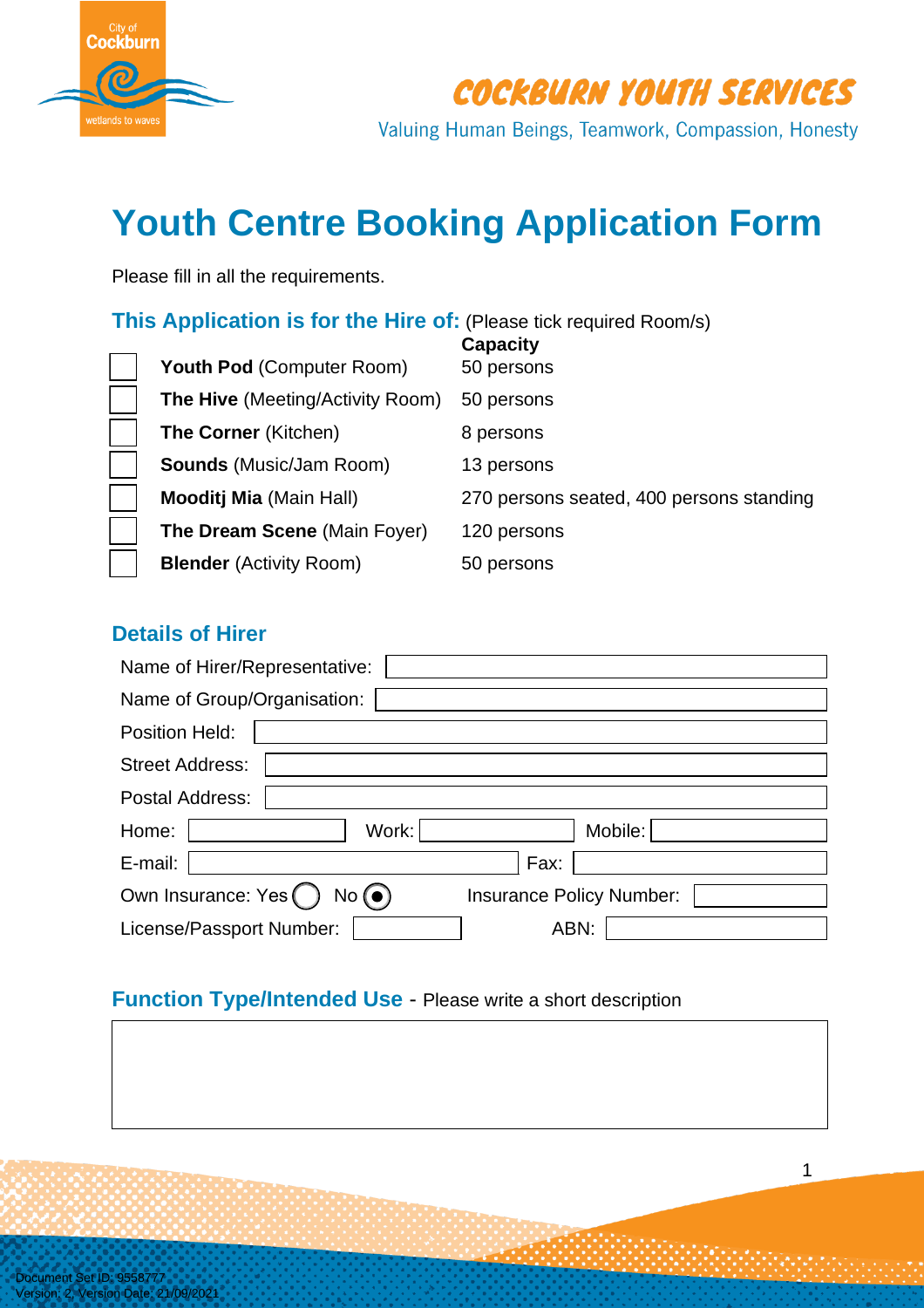

**COCKBURN YOUTH SERVICES** 

Valuing Human Beings, Teamwork, Compassion, Honesty

#### **Times and Dates for Intended use** (including preparation and pack up)

| Date:                                | To:                         |
|--------------------------------------|-----------------------------|
| <b>Arrival/Set Up Start Time:</b>    | Program/Event Start Time:   |
| Program/Event Finish Time:           | Leaving Time After Pack-Up: |
| Expected number of people attending? |                             |

#### **Additional Requirements**

Please tick yes if you require any of the below items and put a quantity. Most of these items can be provided at no cost, however we cannot guarantee numbers. Please also note that if you wish to hire the projector, sound system, lighting and lighting desk, or microphones there are specific conditions which apply.

| <b>Yes</b> | <b>Items</b>                                    | Quantity |
|------------|-------------------------------------------------|----------|
|            | <b>Chairs</b>                                   |          |
|            | Rectangle Trestle Table                         |          |
|            | <b>Round Trestle Table</b>                      |          |
|            | <b>White Board</b>                              |          |
|            | Urn                                             |          |
|            | Cups                                            |          |
|            | Spoons                                          |          |
|            | Projector * (conditions apply)                  |          |
|            | Microphones * (conditions apply)                |          |
|            | Sound System * (conditions apply)               |          |
|            | Lighting and Lighting Desk * (conditions apply) |          |

Any additional requirements that weren't mentioned above: